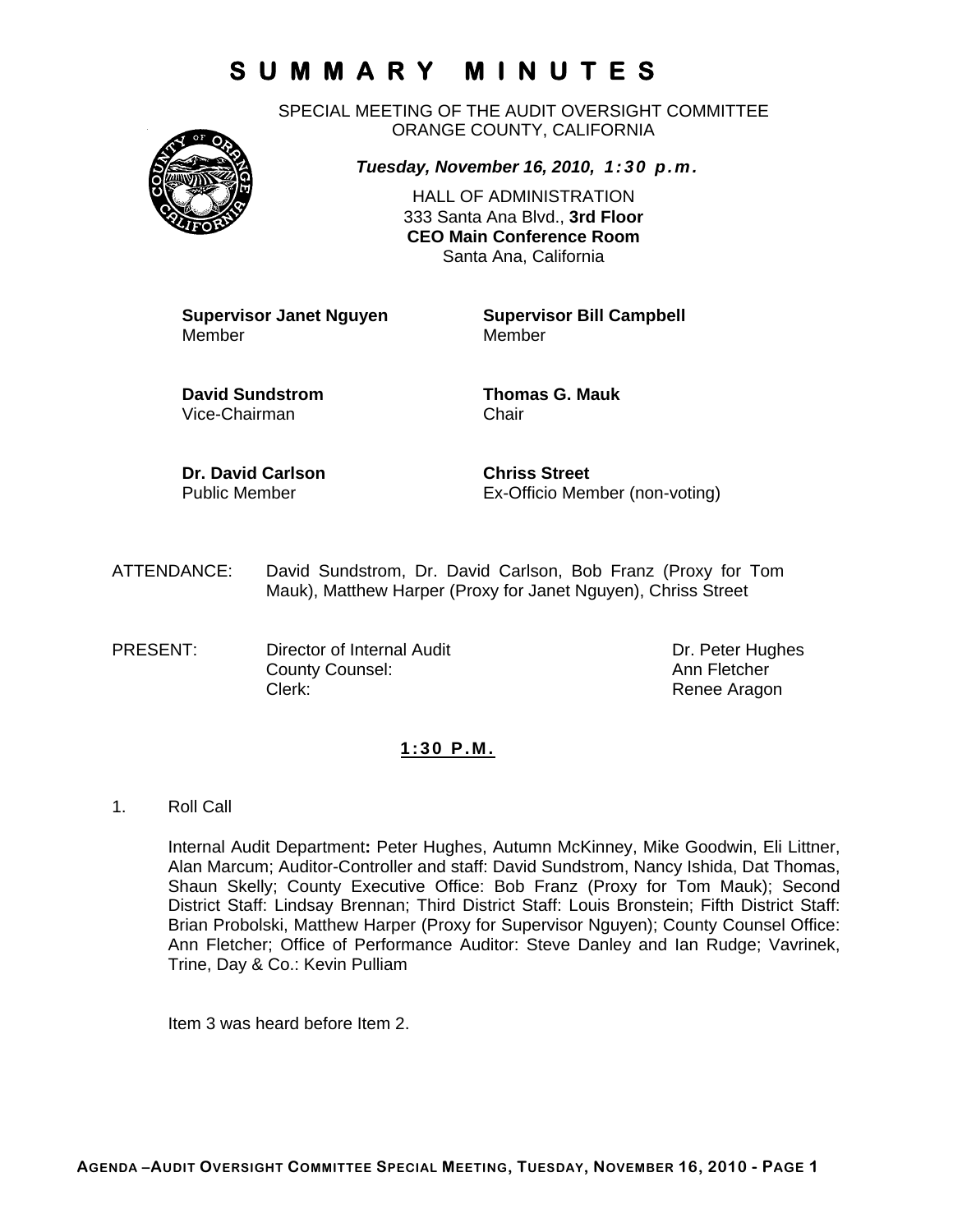2. Discuss and approve changes to the AOC Charter and present changes to the Board of Supervisors for final approval at a future Board meeting (AOC meeting, September 29, 2010, item 4; AOC Meeting June 3, 2010, item 4).

#### **Approved**

VOTE: Moved-Campbell with modifications, Second-Carlson, Yes-Sundstrom, Yes-Harper (proxy for Nguyen), Yes-Franz (proxy for Mauk)

Supervisor Campbell stated the Internal Auditor had a concern with certain sections of AOC Charter, Section 7.0 - Accountability Reporting by the AOC. Dr. Hughes requested clarification on the implementation of 7.1.b and 7.1.f.2.

He stated that in the Industry there were macro opinions required by the SEC for publically listed companies under the Sarbanes Oxley Act. He added the CEO and CFO provide annual and quarterly certifications regarding the status and adequacy of internal controls. Dr. Hughes stated that was a "big push up" to make assertions of that nature in that they were required to make all "positive assertions" that to the best of their knowledge and being in a position to know there were no material weaknesses in internal controls and if there were, they were required to report it.

Dr. Carlson, being from the private sector, added that they assert that the internal controls were effective for the period being reported. Dr. Hughes stated the Industry spends lots of money on public accounting firms to make those positive affirmations and have an auditable basis for it.

Dr. Hughes noted the SOX requirements are to be made by the CFO and CEO and overseen by the Audit Oversight Committee. Dr. Hughes said he was leery of the "push up" involved to get to a positive affirmation and that he was not sure the oversight body should be making those assertions instead of management. He further added that the External Auditors obtain a signed Management Representation Letter where any control deficiencies would be disclosed. Dr. Hughes asked how the AOC would assert the adequacy or inadequacy of financial reporting. He felt it was an assertion already made by the external auditors because their opinion states "in all material regards" according to GASB.

Dr. Hughes stated the annual Management Letter provided to the External Auditors where the County's Chief Financial Officer, Auditor-Controller, County Executive Officer and Treasurer Tax Collector all sign and make very affirmative assertions of full disclosure and instances of fraud that they were aware of and also the adequacy of internal controls. Dr. Hughes suggested the Management Letter be presented to the AOC as a way of making the AOC aware of management making the affirmations as well as the management representation letter over the adequacy of internal controls.

Mr. Pulliam stated unlike in SEC, they as the External Auditors, were not opining on internal controls. He noted their auditing standards require they document the controls, but they do not issue an opinion over internal controls. Mr. Pulliam said, they had the responsibility that if they see deficiencies they are to bring them to the AOC's attention. He wanted to be clear that they as the External Auditors, were not opining on internal controls, they were held to government auditing standards. Dr. Hughes asked if their testing would reveal if there were material findings or was it a "negative assurance". Mr. Pulliam stated, if there were to come to their attention, they would bring the matter before the AOC but there was no "positive" assurance whatsoever.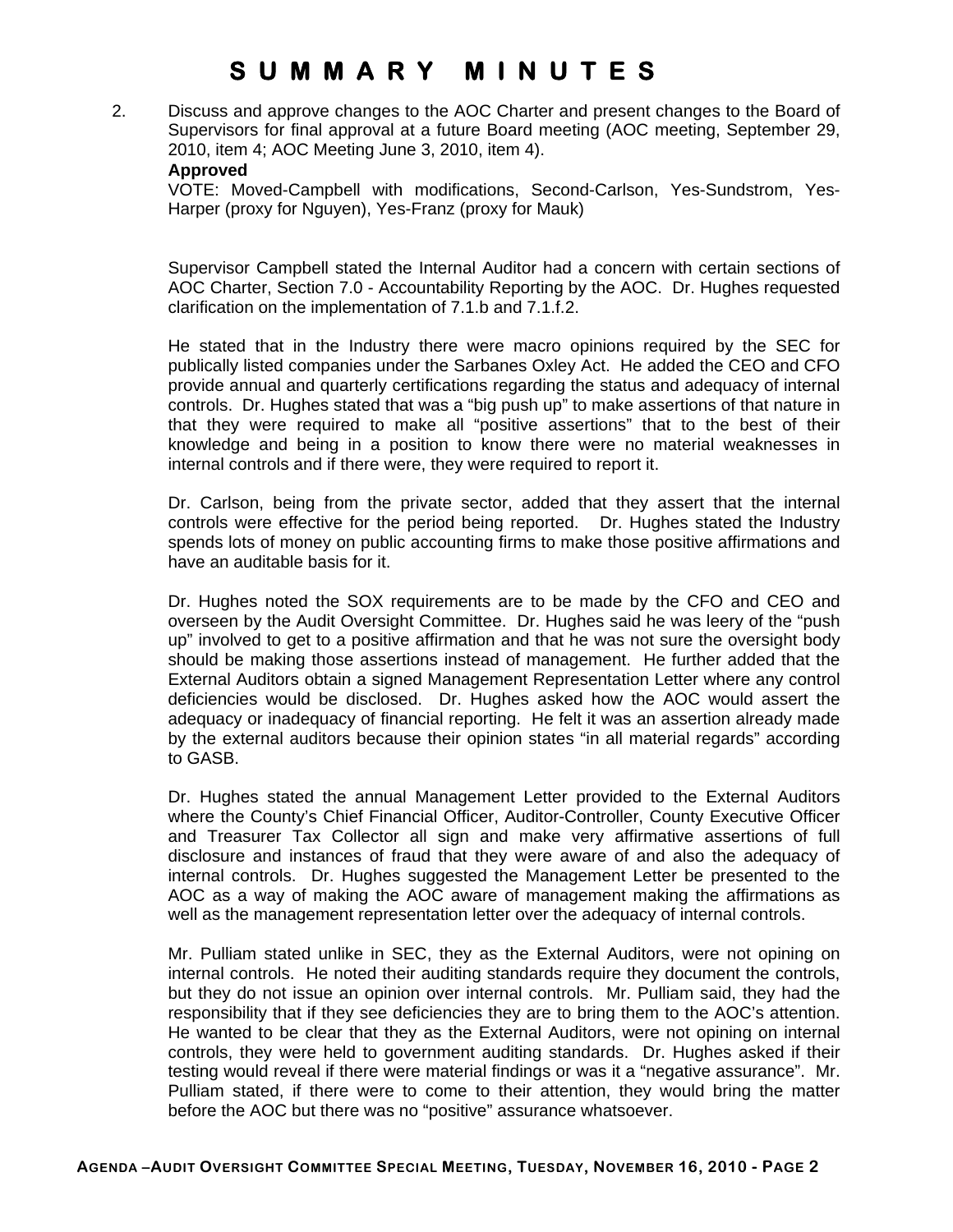Dr. Hughes stated the Internal Audit Department audits were discrete that were of specific operations or business cycles. We do give an opinion regarding the adequacy over those internal controls or the inadequacy of them but they were not a basis for extrapolating them over all the County's business systems controls.

Mr. Sundstrom agreed that the clause should not be the responsibility of the AOC to make those assertions. He added that at the state had to make certain assertions of the quality of their statements. He suggested striking "provide the committees" and replaced it with "review County management's assessment of the County's systems of controls." Dr. Hughes asked, as the Internal Auditor, who would have to help implement the change, what was expected? Mr. Sundstrom stated a review of the management letter. Supervisor Campbell clarified the AOC would review the management representation letter with those four County executives' signatures. Mr. Sundstrom agreed. Supervisor Campbell read the changed language for 7.1.b as, "state that the Committee had reviewed the County Management's Representation Letter submitted annually to the external auditors." Dr. Hughes asked for clarity on 7.1.f.2. Mr. Sundstrom stated to strike 7.1.f.2. and change to read 7.1.f "assert the audit committee had discussed the financial statements with both management and the independent auditor."

Mr. Sundstrom discussed the remaining changes.

Items 1.2 language change. Strike "The Board is responsible for establishing the AOC. Authority is derived from" was discussed. Language was added, "established the Audit Oversight Committee. General provisions, appointments, scope, authority and objectives are contained in the Bylaws of the Orange County Audit Oversight Committee as approved by the Board of Supervisors DATE."

3.1 and 3.1.1 removed and referenced in the Bylaws in Rule 2.

3.2 became 3.1 and language considered "shall" instead of "should" was discussed. It was decided "should" would remain and no changes were made beyond renumbering. 3.2 had no numerical change and language considered "shall or will" over "should" was discussed. "Shall" was selected and the word "brief" was stricken from formal training. It was agreed the Auditor-Controller and the Internal Audit Department would create an orientation and comments from legal counsel for training.

4.7 considered adding language from the Bylaws. 4.7.a. was language from 5.4 and 4.7.b considering adding language from Bylaws. Renumbered 4.7 as 4.8 and 4.8 as 4.9. discussion was held and changes accepted as presented.

5.4 was language moved to 4.7.a. 5.5 renumbered from 5.6; 5.6 renumbered from 5.7; and 5.7 renumbered from 5.8.

6.1.5.a considered adding language from Bylaws and add language to read, "Ensure that an external quality control review of the Internal Audit Department be conducted every three years by an organization not affiliated with the internal audit department in accordance with the United State General Accounting Office's Government Auditing Standards and/or Institute of Internal Auditor's Standards at the discretion of the department head.

No further discussion or changes were made.